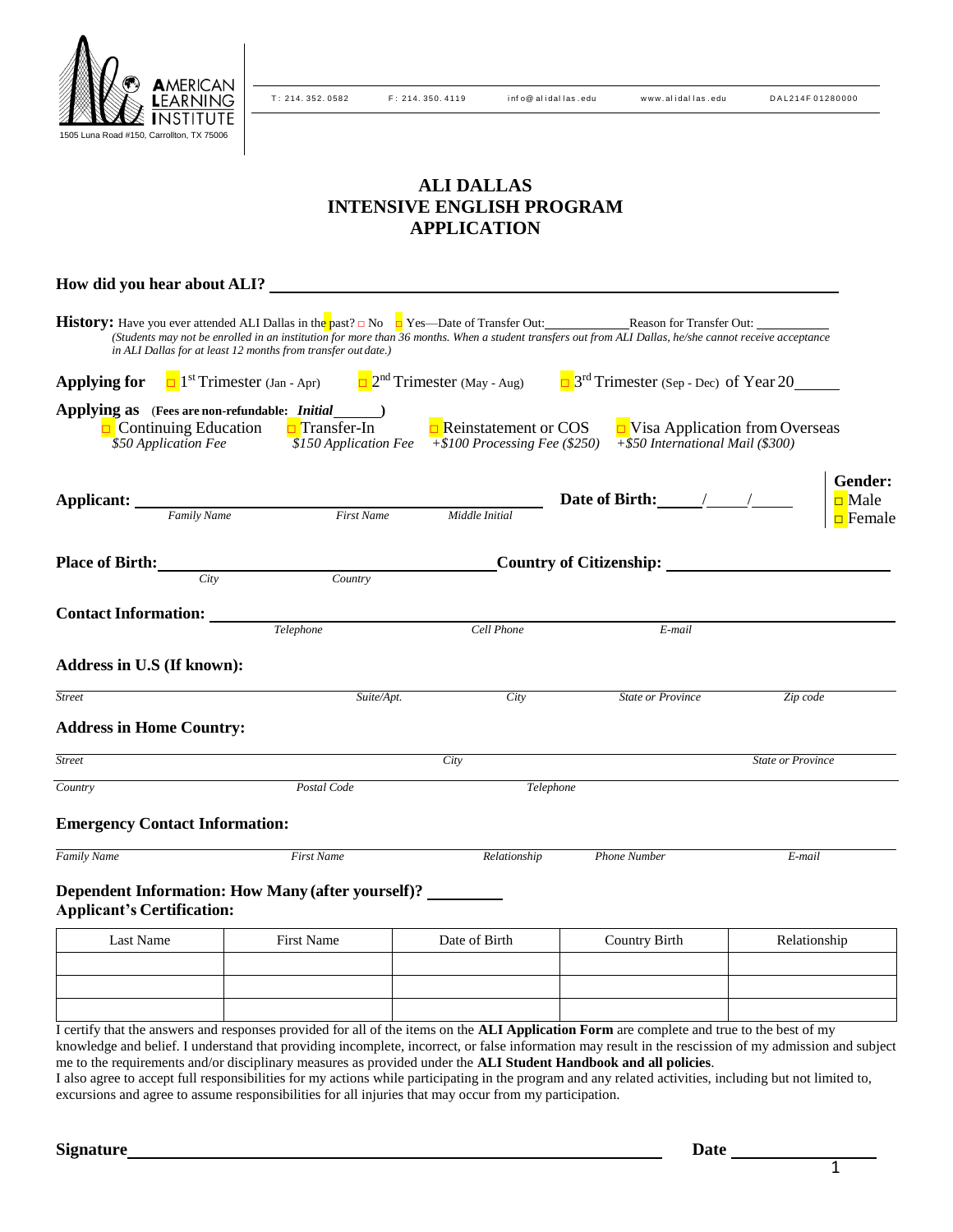

## **CANCELLATION AND REFUND POLICY**

- A. CANCELLATION
- 1. REJECTION OFAPPLICANT: If an applicant is rejected for enrollment, or if a prospective student has his/her Visa application rejected, a full refund of all monies paid, less non-refundable charges, will be made.
- 2. PROGRAMCANCELLATION: If ALI cancels a program subsequent to a student's enrollment, ALI will refund all monies paid by the student.
- 3. CANCELLATION PRIOR TO THE START OFCLASS OR NO SHOW:

Except under the circumstance identified in **Section (4)**, below, if an applicant accepted by the institution cancels prior to the start of scheduled classes or never attends class (no show), the institution will refund all monies paid or incurred by ALI, less non-refundable charges.

4. CANCELLATION PRIOR TO THE START OF CLASS OR NO SHOW:

If an applicant accepted by ALI enters the United States on an I-20 obtained through the institution and **subsequently**  cancels prior to the start of scheduled classes or never attends class (no show), the institution may retain all the tuition charges for up to **six weeks** of the first term, and a maximum total of **\$500** identified non-refundable charges.

- B. WITHDRAWAL OR TERMINATION AFTER START OF CLASS
- 1. PRORATED REFUNDS WILL BE CALCULATED ON AWEEKLY **BASIS**

When determining the number of weeks, the institution will **consider** a partial week the same as if a whole week were completed, provided the student was present at least one day during the scheduled week.

- 2. **FIRST** TERM/SESSION AFTER THE CLASS START DATE For students whose last day of attendance occurs at any point in the first four weeks, the institution may retain the charges applicable to the first **four weeks**. For students whose last day of attendance occurs after the first four weeks but before or at the midpoint of the term/session, the institution may retain a **prorated** amount of tuition. For students whose last day of attendance occurs after the midpoint, the institution may retain **all of the charges** for that term.
- 3. **SUBSEQUENT** TERMS/SESSIONS AFTER THE START DATE For students who have completed the first term/session at ALI but whose last day of attendance occurs before or at the midpoint of any subsequent term/session, the institution may retain a **prorated** amount of tuition up to the midpoint. For students whose last day of attendance occurs after the midpoint of any subsequent session, the institution may retain **all of the tuition** for that term/session.
- C. REFUND DUEDATES

If an applicant never attends class (no-show) or cancels prior to the class start date, all refunds due will be made within **forty-five (45) calendar days** of the first scheduled day of class or the date of cancellation, whichever is earlier.

For an enrolled student, the refund due will be calculated using the last date of attendance (LDA) and be paid within **forty-five (45) calendar days** from the documented date of determination. The date of determination is the date the student gives written notice of withdrawal to the institution or the date the institution terminates the student due to the student's failure to adhere to the institution's attendance, conduct, or student progress policy.

### **STUDENT'S ACKNOWLEDGMENTS**

1. If accepted, I will comply with laws, regulations, and rules of federal, state, and local governments.

- 2. If accepted, I will comply with rules and regulations of American Learning Institute.
- 3. ALI has provided me a copy of or has informed me that a Student Handbook is available for my review at ALIDallas.com.

4. I certify that: (a) I understand the cancellation and refund policy, (b) I have made true and correct statements, (c) All information provided is accurate and no material omission has taken place, (d) All materials provided herewith are accurate and a true copy of the original (if not an original), and (e) ALI will rely on information provided herewith and any misrepresentation or material omission would make me ineligible, cancellable, dismissible, or terminate-able from ALI

**Student's Signature Date**